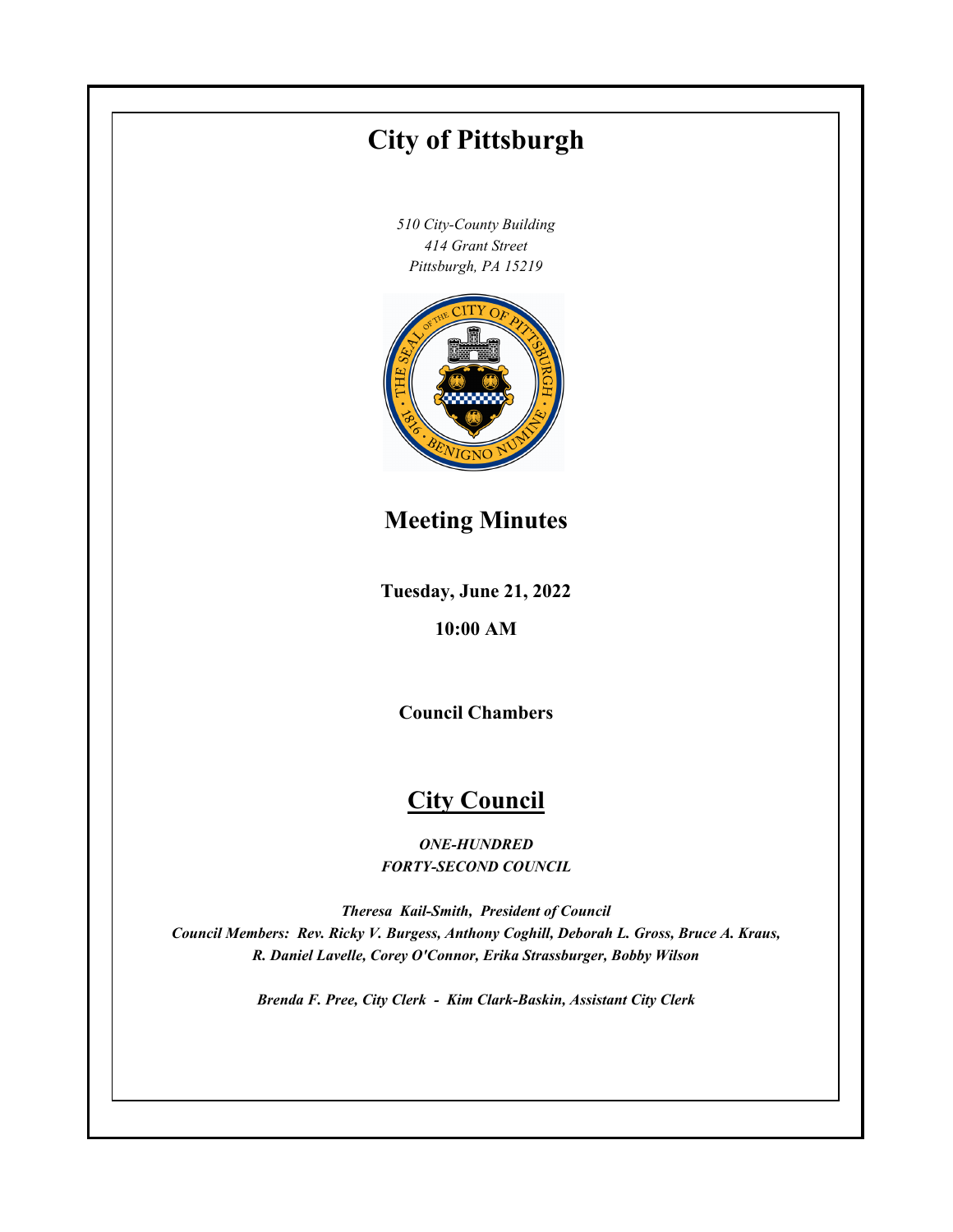## **ROLL CALL**

Present 9 - Council Member Burgess, Council Member Coghill, Council Member Gross, Council Member Kraus, Council Member Lavelle, Council Member O'Connor, Council Member Kail-Smith, Council Member Strassburger, and Council Member Wilson

## **PLEDGE OF ALLEGIANCE**

## **MOTION TO AMEND THE AGENDA**

## **PROCLAMATIONS**

[2022-0434](http://pittsburgh.legistar.com/gateway.aspx?m=l&id=/matter.aspx?key=27817) *NOW, THEREFORE BE IT RESOLVED* that the Council of the City of Pittsburgh does hereby recognizes the life of **Jim Ferlo** as being one of commitment, passion and dedication. He was a great leader and a visionary, a fiery orator and fierce advocate for the underdog, a servant of the people, an organizer, trailblazer, a change maker…and a friend. The Council of the City of Pittsburgh mourns his untimely loss and extends condolences to his family. **SPONSOR /S:** COUNCIL MEMBER O'CONNOR AND ALL MEMBERS **A motion was made that this matter be Adopted. The motion carried.** Enactment No: 307 [2022-0487](http://pittsburgh.legistar.com/gateway.aspx?m=l&id=/matter.aspx?key=27884) *NOW, THEREFORE BE IT RESOLVED*, that the Council of the City of Pittsburgh does hereby commend Reformed Presbyterian Woman's Association for 125 years of its devoted and compassionate employees and volunteers who selflessly care for their residents and families; and, **BE IT FURTHER RESOLVED, that the Council of the City of Pittsburgh does** hereby declare Saturday, June 18, 2022, to be *"Reformed Presbyterian Women's Association 125th Anniversary Day"* in the City of Pittsburgh. **SPONSOR /S:** COUNCIL MEMBER BURGESS AND ALL MEMBERS **A motion was made that this matter be Adopted. The motion carried.** Enactment No: 308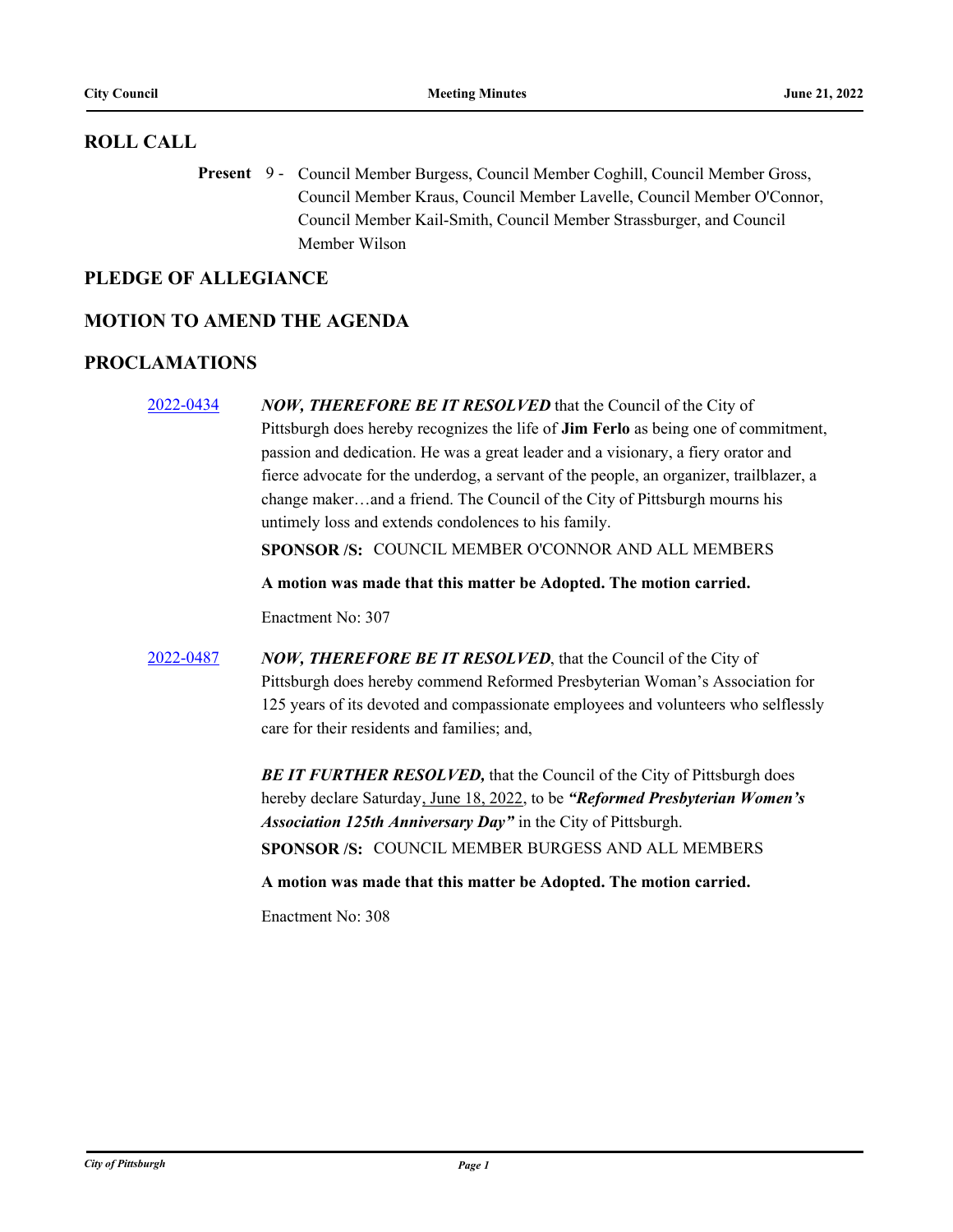| 2022-0488 | <b>NOW, THEREFORE BE IT RESOLVED, that the Council of the City of</b>                |
|-----------|--------------------------------------------------------------------------------------|
|           | Pittsburgh does hereby recognize and commend Connie Wellons for her invaluable       |
|           | skills and accomplishments that helped shaped the City of Pittsburgh to be a city of |
|           | kindness and inclusion: and.                                                         |

**BE IT FURTHER RESOLVED that** the Council of the City of Pittsburgh does hereby declare, Wednesday, June 22nd, 2022, to be **"Connie Wellons Day"** in the City of Pittsburgh.

**SPONSOR /S:** COUNCIL MEMBER KRAUS AND ALL MEMBERS

**A motion was made that this matter be Adopted. The motion carried.**

Enactment No: 309

[2022-0489](http://pittsburgh.legistar.com/gateway.aspx?m=l&id=/matter.aspx?key=27886) *NOW THEREFORE IT BE RESOLVED*, the Council of the City of Pittsburgh does hereby celebrate June 23, 2022, to be the 50th anniversary of Title IX of the Education Amendments of 1972; we see this involvement to be a commitment to increase the opportunities for all citizens and are excited for continuous growth.

> SPONSOR /S: COUNCIL MEMBER STRASSBURGER, COUNCIL MEMBER KAIL-SMITH, COUNCIL MEMBER GROSS AND ALL **MEMBERS**

**A motion was made that this matter be Adopted. The motion carried.**

Enactment No: 310

[2022-0490](http://pittsburgh.legistar.com/gateway.aspx?m=l&id=/matter.aspx?key=27887) **NOW, THEREFORE BE IT RESOLVED**, that the Council of the City of Pittsburgh does hereby commend and thank Chief Scott Schubert for his tireless and dedicated service to the City of Pittsburgh; and,

> **BE IT FURTHER RESOLVED that** the Council of the City of Pittsburgh does hereby declare, Tuesday, June 21, 2022 to be **"Chief Scott Schubert Day"** in the City of Pittsburgh.

**SPONSOR /S:** ALL MEMBERS

**A motion was made that this matter be Adopted. The motion carried.**

Enactment No: 311

**PUBLIC COMMENTS: Dr Ronald Lynn Miller, Bernadette Mosey, Craig Prince, Naomi Mullen, Amy Teresa Comperatore, Elena Zaitsoff, Les Ludwig, Yvonne F. Brown, Evangeline Williams**

#### **PRESENTATION OF PAPERS**

## **COUNCILMAN REVEREND RICKY V. BURGESS PRESENTS:**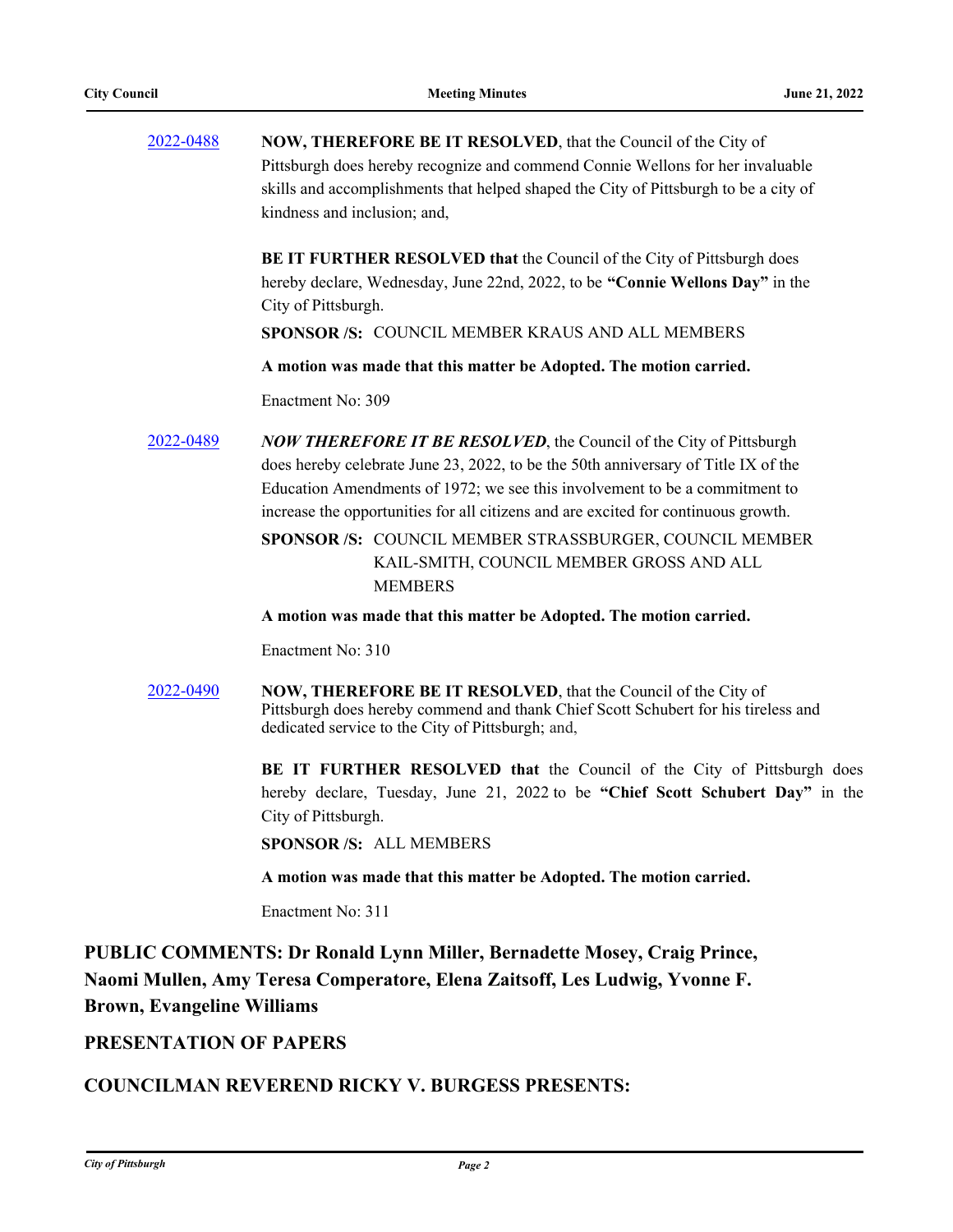| 2022-0470 | Resolution authorizing the Mayor and Department of Parks and Recreation to enter   |
|-----------|------------------------------------------------------------------------------------|
|           | on behalf of the City of Pittsburgh into an agreement or agreements with Allegheny |
|           | County, Department of Human Services, for the City's operation of its Senior       |
|           | Community Centers. Said agreement or agreements shall be for a term of one year at |
|           | no cost to the City with compensation to the City not to exceed SEVEN HUNDRED      |
|           | EIGHTY THREE THOUSAND and FOUR HUNDRED FIFTY DOLLARS and                           |
|           | NO CENTS (\$783,450.00).                                                           |
|           |                                                                                    |

Attachments: [2022-0470 Cover Letter-2022 Senior Contract Legis](http://pittsburgh.legistar.com/gateway.aspx?M=F&ID=6407815f-2321-4833-aa51-7ad249b37abe.docx)

[Summary 2022-0470](http://pittsburgh.legistar.com/gateway.aspx?M=F&ID=7a6f83c5-4068-4c7b-9345-40e61a256c91.docx)

#### **Read and referred to the Committee on Urban Recreation**

## **COUNCILMAN ANTHONY COGHILL PRESENTS:**

- [2022-0471](http://pittsburgh.legistar.com/gateway.aspx?m=l&id=/matter.aspx?key=27868) Resolution further amending Resolution No. 886 of 2021, effective December 27, 2021, entitled "Resolution adopting and approving the 2022 Capital Budget and the 2022 Community Development Block Grant Program, and the 2022 through 2027 Capital Improvement Program" by increasing HERRON AVENUE BRIDGE (TIP) by \$391,000.
	- Attachments: 2022-0471 Cover Letter 2022 Herron Ave Bridge Letter 061422 JP Signed [Summary 2022-0471](http://pittsburgh.legistar.com/gateway.aspx?M=F&ID=b31c25d9-1d2c-491d-b02c-bebf0e32cdad.docx)

#### **Read and referred to the Committee on Public Works**

[2022-0472](http://pittsburgh.legistar.com/gateway.aspx?m=l&id=/matter.aspx?key=27869) Resolution authorizing the Mayor of the City of Pittsburgh and the Department of Mobility and Infrastructure to apply for a grant from the Redevelopment Authority of Allegheny County's Active Allegheny Grant Program for planning around the McClure Avenue and Woods Run Avenue connection in the amount of FIFTY THOUSAND (\$50,000.00) dollars for this stated purpose.

**Attachments:** 2022-0472 Cover Letter-Sign Active Allegheny Letter

[Summary 2022-0472](http://pittsburgh.legistar.com/gateway.aspx?M=F&ID=b8c3fead-a7ca-4ef8-93e3-de49f97a8774.docx)

#### **Read and referred to the Committee on Public Works**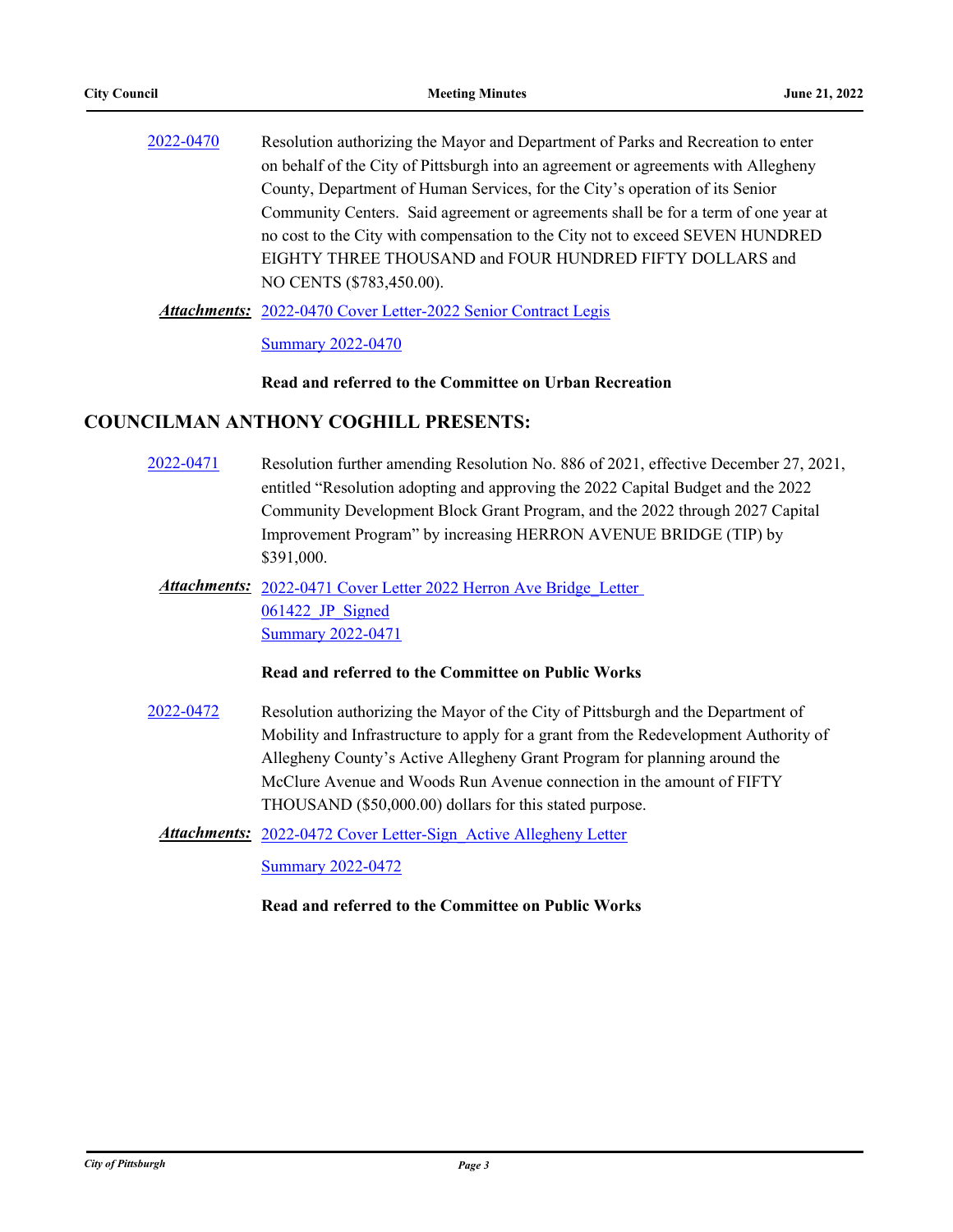| 2022-0473 | Resolution authorizing the Mayor of the City of Pittsburgh, and the Department of     |
|-----------|---------------------------------------------------------------------------------------|
|           | Mobility and Infrastructure to enter into a professional services agreement with      |
|           | Kimley-Horn for work on the City Wide Intelligent Transportation Systems Project at   |
|           | a cost not to exceed Two Hundred Ninety-Nine Thousand Five Hundred and                |
|           | Sixty-One Dollars (\$299,561.00).                                                     |
|           | <b>Attachments:</b> 2022-0473 Cover Letter-Sign City Wide ITS - Letterhead            |
|           | <b>Summary 2022-0473</b>                                                              |
|           | Read and referred to the Committee on Public Works                                    |
| 2022-0474 | Resolution providing for a Reimbursement Agreement with the Pennsylvania              |
|           | Department of Transportation for costs associated with the Preliminary Design phase   |
|           | of the Herron Ave Bridge Project; providing for the payment of the costs thereof, not |
|           | to exceed Three Hundred and Ninety One Thousand Dollars (\$391,000.00). This          |
|           | resolution serves to authorize only the Reimbursement Agreement, at no cost to the    |
|           | City of Pittsburgh. Future Resolutions will authorize the project specific service    |
|           | agreements.                                                                           |

#### Attachments: 2022-0474 Cover Letter Sign Herron Ave Bridge RA Letter

[2022-0474 117366.Herron.PE. Exhibit A](http://pittsburgh.legistar.com/gateway.aspx?M=F&ID=ef9b8eec-f363-4fd7-a5e7-e48dc986423d.pdf)

[Summary 2022-0474](http://pittsburgh.legistar.com/gateway.aspx?M=F&ID=a1f5861a-1323-4478-8eb7-85e01766a778.DOCX)

#### **Read and referred to the Committee on Public Works**

[2022-0475](http://pittsburgh.legistar.com/gateway.aspx?m=l&id=/matter.aspx?key=27872) Resolution granting unto UNIVERSITY OF PITTSBURGH, their successors and assigns, the privilege and license to construct, maintain and use at their own cost and expense, (3) new shuttle shelters, to be located in front of Hillman Library, at 221 Schenley Drive, in the 4th Ward, 8th Council District of the City of Pittsburgh, Pennsylvania.

Attachments: [2022-0475 Cover Letter-council](http://pittsburgh.legistar.com/gateway.aspx?M=F&ID=c51c6d91-5d02-4af6-aac9-b3adef6d61a0.docx)

[2022-0475 -D-1010 - 221 Schenley Dr \(2\)](http://pittsburgh.legistar.com/gateway.aspx?M=F&ID=c09aa4b9-d57e-4795-8c89-889727c0e503.pdf)

[Summary 2022-0475](http://pittsburgh.legistar.com/gateway.aspx?M=F&ID=6172126e-6ec2-4939-8fb0-726790d57292.docx)

#### **Read and referred to the Committee on Public Works**

[2022-0476](http://pittsburgh.legistar.com/gateway.aspx?m=l&id=/matter.aspx?key=27873) Resolution granting a vacation of an unopened portion of Bryant Street, laid out in the Morningside Manor Plan of Lots, as recorded in P.B.V. 31 Pg. 2, in the 11th Ward, 6th Council District of the City of Pittsburgh.

Attachments: [2022-0476 Cover Letter-Bryant Street Vacation - signed](http://pittsburgh.legistar.com/gateway.aspx?M=F&ID=6b67812f-85b5-4ddc-b38b-3bf39e133dc5.pdf)

[Summary 2022-0476](http://pittsburgh.legistar.com/gateway.aspx?M=F&ID=c5947b0f-c8d6-4255-b8af-2afa4ebd1fd2.docx)

### **Read and referred to the Committee on Public Works**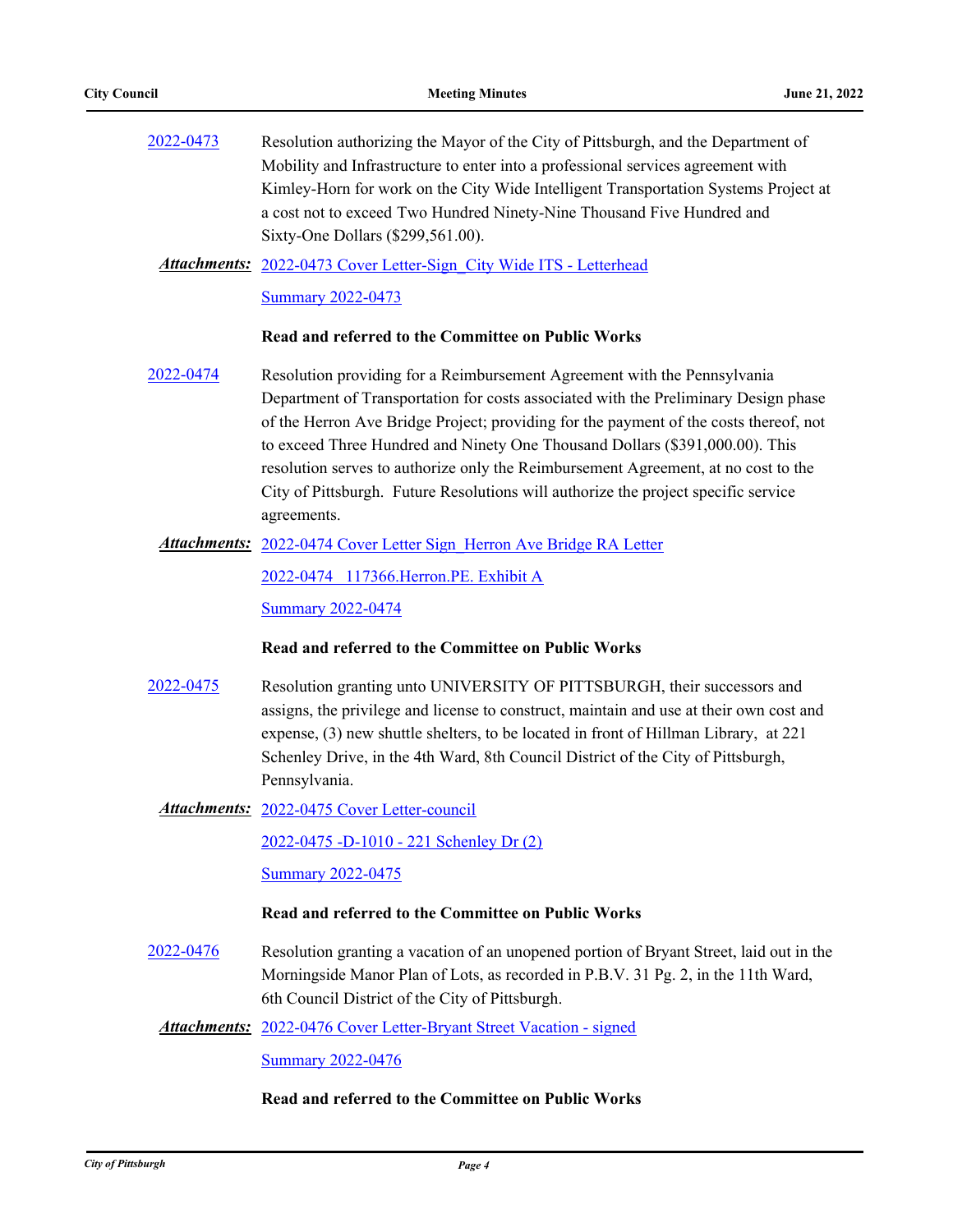- [2022-0477](http://pittsburgh.legistar.com/gateway.aspx?m=l&id=/matter.aspx?key=27874) Resolution authorizing the Mayor and the Director of the Department of Parks and Recreation and/or the Director of the Department of Public Works to enter into a Community Partner Playground Contract with KaBOOM!, Inc. to collaborate in the construction of a new playground at West Penn Park in Polish Hill.
	- Attachments: [2022-0477 Cover Letter to Council DPW Kaboom Project 2022](http://pittsburgh.legistar.com/gateway.aspx?M=F&ID=785222ae-db84-4e63-af17-9861a169fbbe.pdf) [Summary 2022-0477](http://pittsburgh.legistar.com/gateway.aspx?M=F&ID=798e7c45-b999-4e90-894e-2ff48d243d69.docx)

#### **Read and referred to the Committee on Public Works**

- [2022-0478](http://pittsburgh.legistar.com/gateway.aspx?m=l&id=/matter.aspx?key=27875) Resolution authorizing the Mayor of the City of Pittsburgh, and the Department of Public Works, to apply for a grant from Pennsylvania Department of Community and Economic Development's Greenways, Trails, and Recreation Program, for the Arsenal Park Phase I Construction Project. The grant proposal includes a request of \$250,000.00 with a local match of \$139,115.00, for a total project cost of THREE HUNDRED EIGHTY NINE THOUSAND ONE HUNDRED FIFTEEN (\$389,115.00) DOLLARS for this stated purpose.
	- [2022-0478 Cover Letter-PW Letter](http://pittsburgh.legistar.com/gateway.aspx?M=F&ID=dfa8073b-bf86-447e-a7e3-f844a77b9865.PDF) *Attachments:*

[Summary 2022-0478](http://pittsburgh.legistar.com/gateway.aspx?M=F&ID=8bf25d18-15c8-44c0-9c80-307be8f87826.docx)

**Read and referred to the Committee on Public Works**

#### **COUNCILMAN R. DANIEL LAVELLE PRESENTS:**

- [2022-0479](http://pittsburgh.legistar.com/gateway.aspx?m=l&id=/matter.aspx?key=27876) Resolution PROVIDING for the sale of certain property, acquired by the City of Pittsburgh at tax sales. ITEMS A and B: A: 507 W Jefferson, B: 1740 Eckert
	- Attachments: 2022-0479 Cover Letter Auction June 2022 Council Letter

#### [2022-0479-Auction\\_June 2022](http://pittsburgh.legistar.com/gateway.aspx?M=F&ID=939c791b-bd34-4b6f-9f3d-28112ec6d8c4.pdf)

#### **Read and referred to the Committee on Finance and Law**

[2022-0480](http://pittsburgh.legistar.com/gateway.aspx?m=l&id=/matter.aspx?key=27877) Resolution PROVIDING for the conveyance by the City of Pittsburgh of certain property, having been placed for sale to adjoining property owners in conjunction with the City of Pittsburgh Side Yard Program. ITEMS A through T: A: 615 Devilliers, B: 0 Lombard, C: 4902 Rosetta, D: 5447 Rosetta, E: 5445 Hillcrest, F: 1116 N Murtland, G: 7110 Race, H: 7432 Race, I: 714 Naylor, J: 502 Winterburn, K: 5008 Glenwood, L: 22 Exeter, M: 111 Conniston, N: 218 Hallock, O: 533 Griffin, P: 1232 Sunday, Q: 1318 Warner, R: 2802 Perrysville, S: 910 Reiss, T: 426 Jucunda

Attachments: 2022-0480 Cover Letter-Side Yard June 2022 Council Letter

[2022-0480-Side Yard\\_June\\_2022](http://pittsburgh.legistar.com/gateway.aspx?M=F&ID=436cf859-58bd-4fa5-b1f7-5fdc15493a65.pdf)

#### **Read and referred to the Committee on Finance and Law**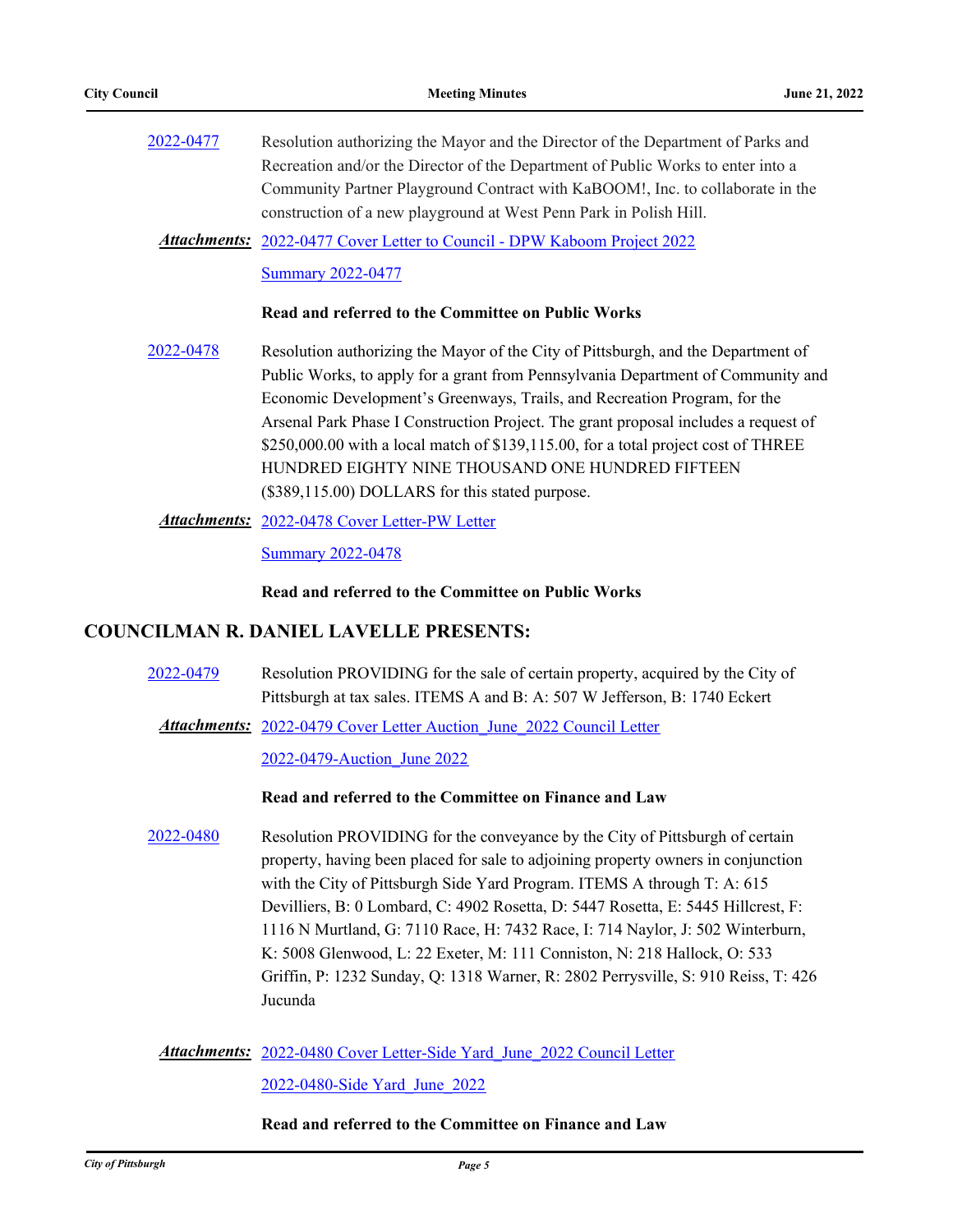## **COUNCILMAN COREY O'CONNOR PRESENTS:**

[2022-0481](http://pittsburgh.legistar.com/gateway.aspx?m=l&id=/matter.aspx?key=27878) Resolution authorizing the Mayor and Director of Public Safety to enter on behalf of the City of Pittsburgh into a Lease Agreement or Agreements with the Community College of Allegheny County (CCAC) for the property located at 900 and 918 N. Lincoln Avenue, Pittsburgh, PA 15233. The Lease Agreement or Agreement(s) shall be at a cost not to exceed Two Million One-Hundred Forty-Seven Thousand Eight-Hundred Eighty-Six Dollars and Twenty-Four Cents (\$2,147,886.24).

#### Attachments: [2022-0481 Cover Letter CCAC Council letter](http://pittsburgh.legistar.com/gateway.aspx?M=F&ID=a8a37855-85b8-4b74-b0c6-f6f68b2c9631.pdf)

#### [Summary 2022-0481](http://pittsburgh.legistar.com/gateway.aspx?M=F&ID=c16b7f5c-fc56-49fa-89e8-f10be0302e35.docx)

**A motion was made that this matter be Waived under Rule 8. The motion carried.**

**Read and referred to the Committee on Public Safety Services**

[2022-0482](http://pittsburgh.legistar.com/gateway.aspx?m=l&id=/matter.aspx?key=27879) Resolution authorizing the issuance of a warrant in favor of Jack Lafferty's Truck Parts, Inc., 3120 Smallman Street, Pittsburgh, PA 15201, in an amount not to exceed THIRTEEN THOUSAND, FOUR HUNDRED THIRTY NINE DOLLARS AND TWENTY-FIVE CENTS (\$13,439.25), for upfitting of a vehicle for the Auto Squad.

Attachments: [2022-0482 Cover Letter-Lafferty Truck Warrant Letter](http://pittsburgh.legistar.com/gateway.aspx?M=F&ID=9b12a331-5385-48b4-bf1e-1748c42cbeb2.pdf)

[2022-0482-Lafferty truck invoice \(1\)](http://pittsburgh.legistar.com/gateway.aspx?M=F&ID=4b0d6eb1-4dc7-47f8-bff8-648d70a29c58.pdf)

[Summary 2022-0482](http://pittsburgh.legistar.com/gateway.aspx?M=F&ID=70f6ac56-4367-471b-a57d-aed44db7bd56.docx)

#### **Read and referred to the Committee on Public Safety Services**

- [2022-0483](http://pittsburgh.legistar.com/gateway.aspx?m=l&id=/matter.aspx?key=27880) Resolution authorizing the Mayor and the Director of the Department of Public Safety to enter into a Data Sharing Agreement with the Bloomberg School of Public Health housed within Johns Hopkins University to engage in a process and outcome evaluation of the Office of Community Health & Safety's Prehospital Buprenorphine program, which agreement shall be at no cost to the City.
	- Attachments: [2022-0483 Cover Letter to City Council Regarding JHU DUA](http://pittsburgh.legistar.com/gateway.aspx?M=F&ID=38550f71-6f53-465b-8975-f62b60871146.pdf)

[Summary 2022-0483](http://pittsburgh.legistar.com/gateway.aspx?M=F&ID=c437ace5-e5a2-4653-bfb2-5fb35b84c21c.docx)

#### **Read and referred to the Committee on Public Safety Services**

## **COUNCILMAN BOBBY WILSON PRESENTS:**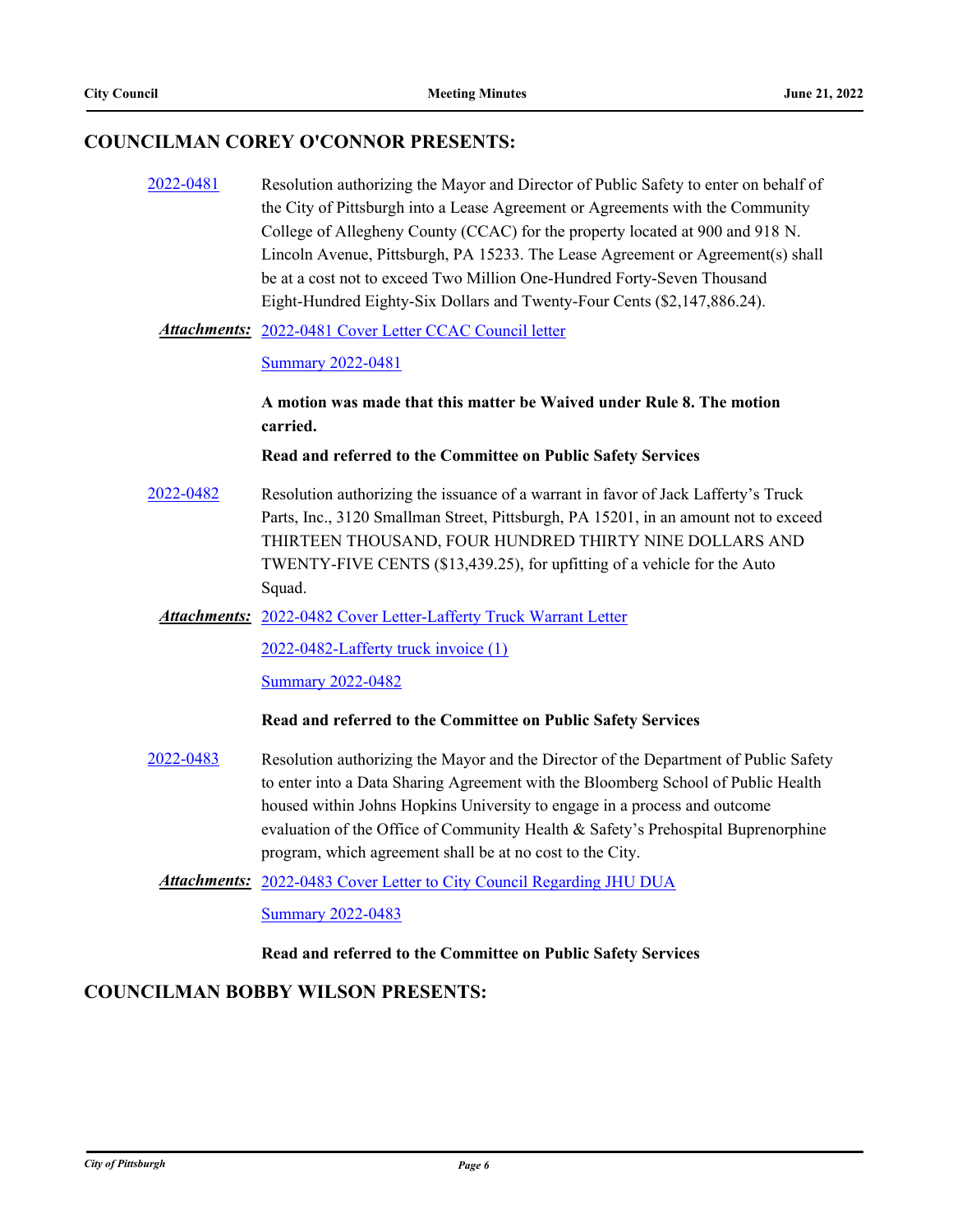[2022-0484](http://pittsburgh.legistar.com/gateway.aspx?m=l&id=/matter.aspx?key=27881) Resolution amending Resolution No. 729 of 2021, authorizing an Agreement(s) and Contract(s) with Bromberg  $&$  Associates LLC for effective communication services by authorizing funding for additional services within the scope of the contract at a cost not to exceed \$178,976.00.

[2022-0484 Cover Letter-Bromberg 2022](http://pittsburgh.legistar.com/gateway.aspx?M=F&ID=d516deae-1eff-482b-a447-055d2928be06.docx) *Attachments:*

**[Summary 2022-0484](http://pittsburgh.legistar.com/gateway.aspx?M=F&ID=41e34bff-2254-49b6-9b87-b228776f8384.DOCX)** 

**Read and referred to the Committee on Land Use and Economic Development**

## **COUNCILWOMAN THERESA KAIL-SMITH PRESENTS:**

[2022-0485](http://pittsburgh.legistar.com/gateway.aspx?m=l&id=/matter.aspx?key=27882) Resolution further amending and supplementing Resolution 539 of 2016, as amended, entitled "authorizing the Mayor, City Clerk and/or Director of the Department of Innovation and Performance to enter into a Contract or Contracts or Agreement or Agreements with Granicus, Inc., for software upgrades, server hosting services and annual maintenance of Legistar agenda management and video streaming" in order to extend the contract an additional 12 months, for an additional cost of \$60,935.03

**SPONSOR /S:** COUNCIL MEMBER KAIL-SMITH

*Attachments:* [2022-0485 Summary](http://pittsburgh.legistar.com/gateway.aspx?M=F&ID=cbaff440-43f9-4d9d-9e4b-2b112938b4e6.docx)

**A motion was made that this matter be Waived under Rule 8. The motion carried.**

**Read and referred to the Committee on Innovation, Performance and Asset Management**

[2022-0486](http://pittsburgh.legistar.com/gateway.aspx?m=l&id=/matter.aspx?key=27883) Resolution appointing Arthur Balthrop to serve as a member of the Pittsburgh Equal Opportunity Review Commission for a term to expire May 31st, 2024.

**A motion was made that this matter be Approved. The motion carried.**

Enactment No: 312

#### **UNFINISHED BUSINESS**

#### **REPORTS OF COMMITTEE - FINAL ACTION**

# **COUNCILMAN R. DANIEL LAVELLE PRESENTS COMMITTEE ON FINANCE AND LAW**

[2022-0466](http://pittsburgh.legistar.com/gateway.aspx?m=l&id=/matter.aspx?key=27863) Report of the Committee on Finance and Law for June 15, 2022 with an Affirmative Recommendation.

> **A motion was made that this matter be Read, Received and Filed. The motion carried.**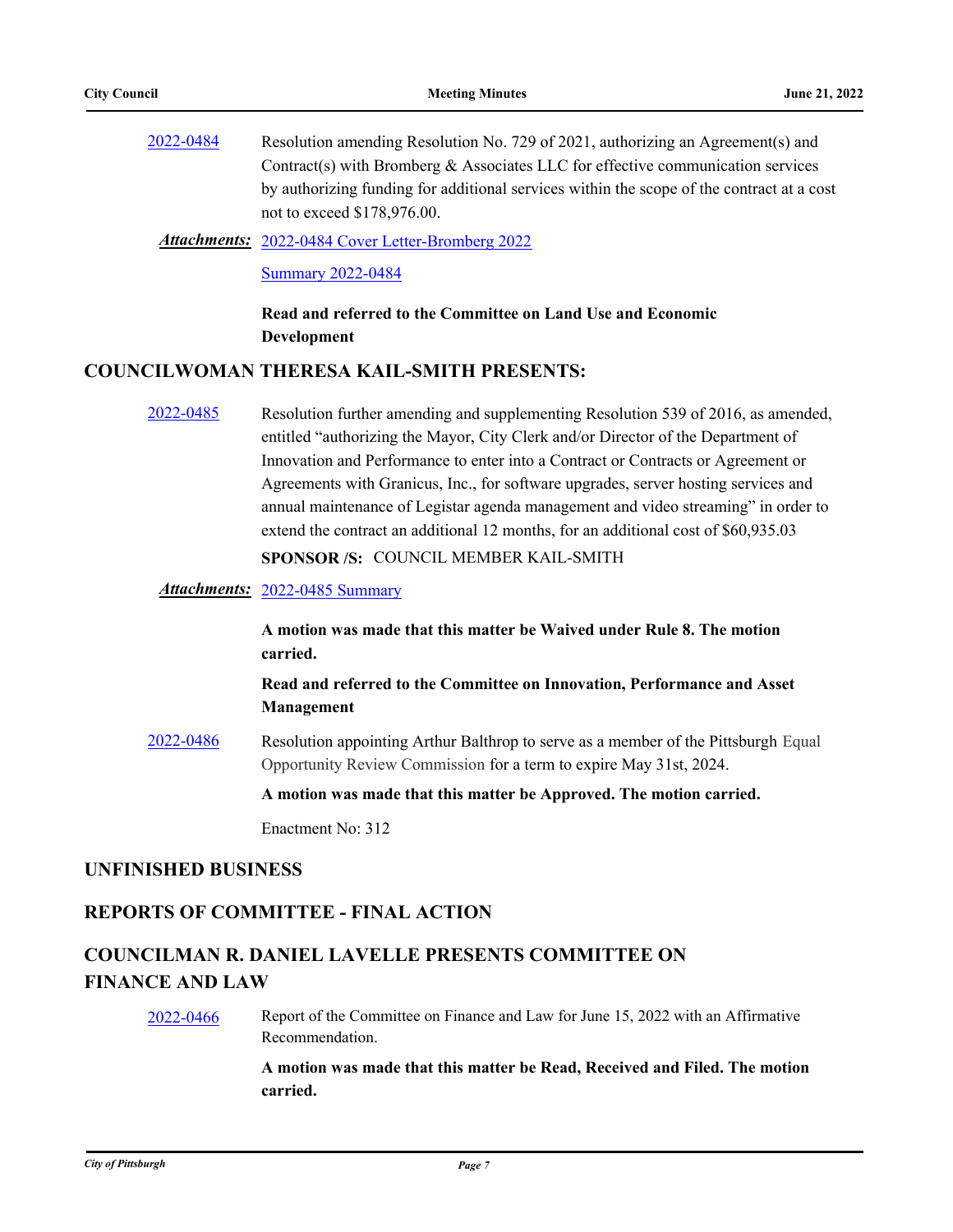| 2022-0407 | Resolution authorizing the City to accept a payment of Thirty Thousand Dollars and<br>No/100 (\$30,000.00) from PrimeGov Solutions, as amicable resolution of a contract                                         |
|-----------|------------------------------------------------------------------------------------------------------------------------------------------------------------------------------------------------------------------|
|           | dispute.                                                                                                                                                                                                         |
|           | (Executive Session held 6/14/22)                                                                                                                                                                                 |
|           | <b>Attachments:</b> 2022-0407 Cover Letter PrimeGov letter to council [mds 5.24.22]                                                                                                                              |
|           | <b>Summary 2022-0407</b>                                                                                                                                                                                         |
|           | A motion was made that this matter be Passed Finally. The motion carried by                                                                                                                                      |
|           | the following vote:                                                                                                                                                                                              |
|           | Aye: 8 - Council Member Burgess, Council Member Coghill, Council Member Gross,<br>Council Member Kraus, Council Member Lavelle, Council Member O'Connor,<br>Council Member Kail-Smith, and Council Member Wilson |
| No: $0$   |                                                                                                                                                                                                                  |
| Abstain:  | $\overline{0}$                                                                                                                                                                                                   |
|           | Out of Room: 1 - Council Member Strassburger                                                                                                                                                                     |
| 2022-0429 | Resolution providing for an Agreement or Agreements with Center for Hearing &                                                                                                                                    |
|           | Deaf Services, Inc. and Global Wordsmiths for the purposes of providing language<br>accessibility and communication services in an amount not to exceed Sixty Thousand<br>Dollars (\$60,000.00).                 |
|           | <b>Attachments:</b> 2022-0429 Cover Letter-Letter to Council on Language access                                                                                                                                  |
|           | <b>Summary 2022-0429</b>                                                                                                                                                                                         |
|           | A motion was made that this matter be Passed Finally. The motion carried by                                                                                                                                      |
|           | the following vote:                                                                                                                                                                                              |
|           | Aye: 8 - Council Member Burgess, Council Member Coghill, Council Member Gross,<br>Council Member Kraus, Council Member Lavelle, Council Member O'Connor,<br>Council Member Kail-Smith, and Council Member Wilson |
| No:       | $\boldsymbol{0}$                                                                                                                                                                                                 |
| Abstain:  | $\boldsymbol{0}$                                                                                                                                                                                                 |
|           | Out of Room: 1 - Council Member Strassburger                                                                                                                                                                     |
|           |                                                                                                                                                                                                                  |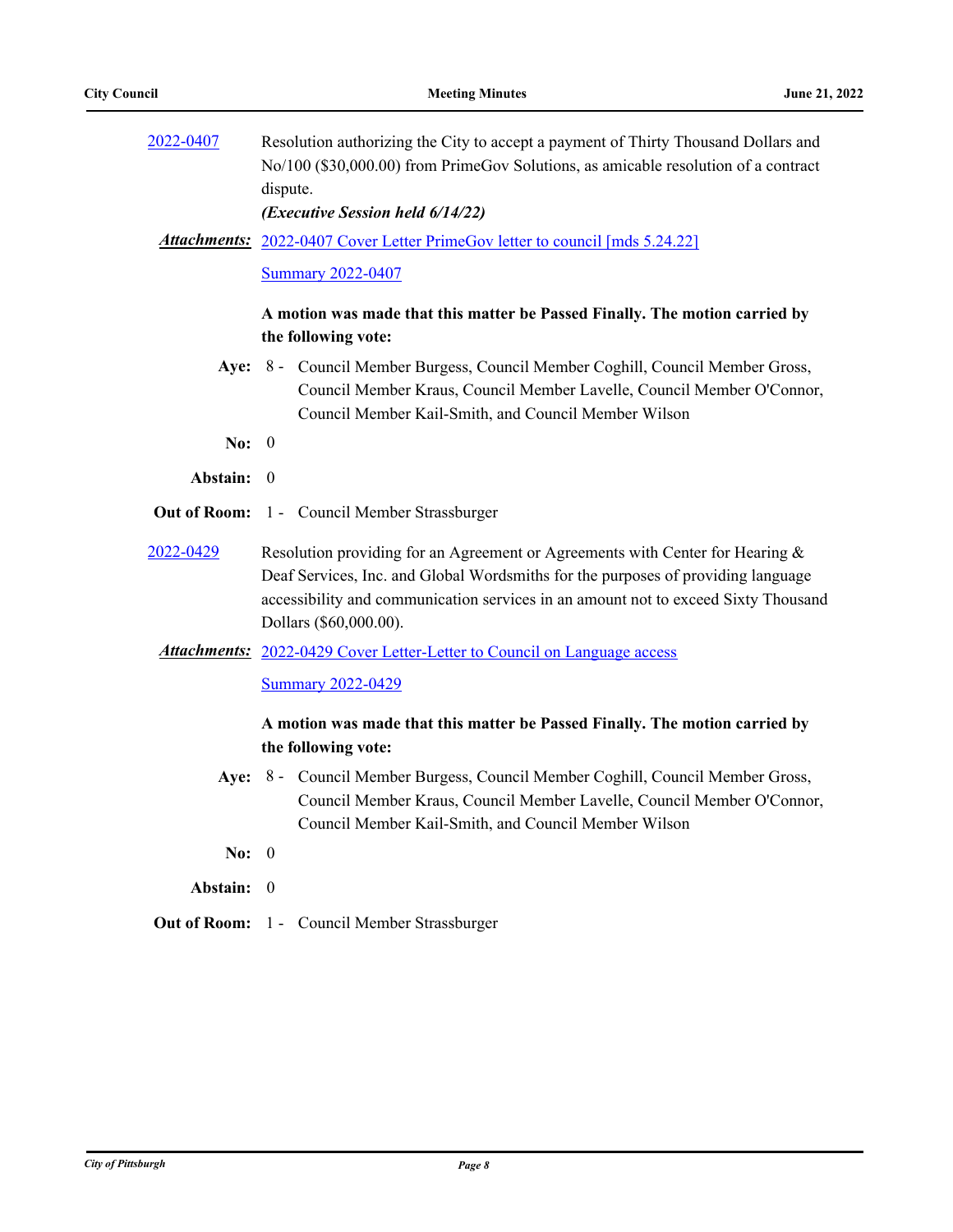| 2022-0430           | Resolution authorizing the Mayor and the Director of the Office of Management and<br>Budget to pay membership dues to University of Pittsburgh's CONNECT program<br>for three years at a cost not to exceed Fifteen Thousand Dollars (\$15,000.00)<br>annually.                                                     |  |
|---------------------|---------------------------------------------------------------------------------------------------------------------------------------------------------------------------------------------------------------------------------------------------------------------------------------------------------------------|--|
|                     | <b>Attachments:</b> 2022-0430 Cover Letter-University of Pittsburgh CONNECT<br>letter JP Signed<br><b>Summary 2022-0430</b>                                                                                                                                                                                         |  |
|                     | A motion was made that this matter be Passed Finally. The motion carried by<br>the following vote:                                                                                                                                                                                                                  |  |
|                     | Aye: 8 - Council Member Burgess, Council Member Coghill, Council Member Gross,<br>Council Member Kraus, Council Member Lavelle, Council Member O'Connor,<br>Council Member Kail-Smith, and Council Member Wilson                                                                                                    |  |
| No: $0$             |                                                                                                                                                                                                                                                                                                                     |  |
| Abstain:            | $\boldsymbol{0}$                                                                                                                                                                                                                                                                                                    |  |
|                     | <b>Out of Room:</b> 1 - Council Member Strassburger                                                                                                                                                                                                                                                                 |  |
| 2022-0432           | Resolution authorizing, pursuant to Chapter 166 of the City Code ("Donation of City<br>Personal Property"), the Mayor and the Director of the Department of Innovation &<br>Performance, to donate personal property valued at ninety-two thousand six hundred<br>thirty-nine dollars (\$92,639) to Computer Reach. |  |
|                     | Attachments: 2022-0432 Cover Letter-Computer Reach legislation letter -<br>signed<br>2022-0432<br>17817 Donation of City Property Request Form 2022-04-04<br><b>JP</b> signed<br><b>Summary 2022-0432</b>                                                                                                           |  |
|                     | A motion was made that this matter be Passed Finally. The motion carried by<br>the following vote:                                                                                                                                                                                                                  |  |
|                     | Aye: 8 - Council Member Burgess, Council Member Coghill, Council Member Gross,<br>Council Member Kraus, Council Member Lavelle, Council Member O'Connor,<br>Council Member Kail-Smith, and Council Member Wilson                                                                                                    |  |
| No:                 | $\boldsymbol{0}$                                                                                                                                                                                                                                                                                                    |  |
| Abstain:            | $\overline{0}$                                                                                                                                                                                                                                                                                                      |  |
| <b>Out of Room:</b> | 1 - Council Member Strassburger                                                                                                                                                                                                                                                                                     |  |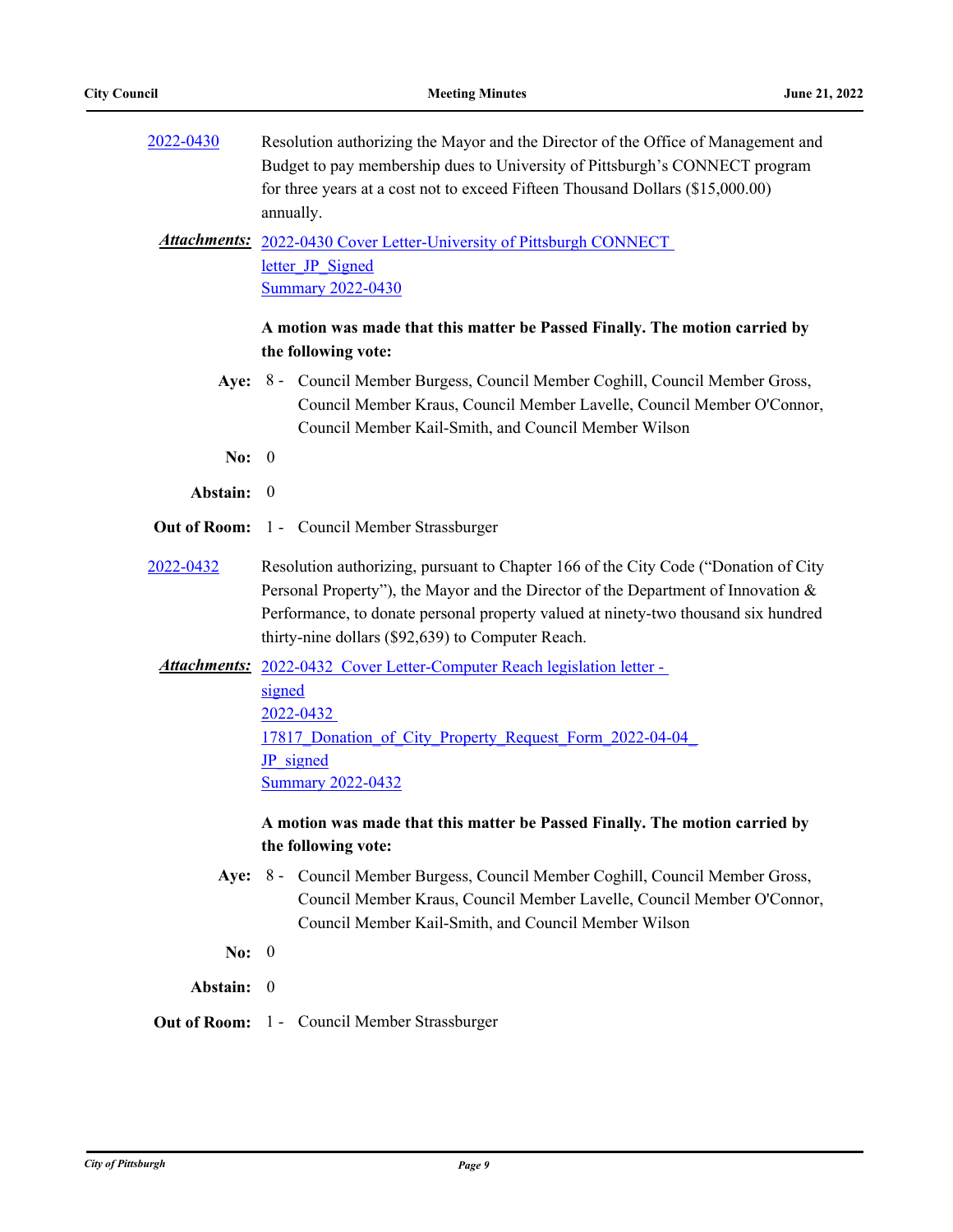[2022-0442](http://pittsburgh.legistar.com/gateway.aspx?m=l&id=/matter.aspx?key=27836) Resolution requesting and authorizing the Mayor, the Director of the Department of Management and Budget (OMB) and the Directors of the Departments of Finance and Public Works to explore entering into an agreement or agreements with the Center for Employment Opportunities to establish an a program providing employment opportunities for individuals recently returned home from incarceration. **SPONSOR /S:** COUNCIL MEMBER BURGESS

[2022-0442 CEO 2021 Impact Report \(2\)](http://pittsburgh.legistar.com/gateway.aspx?M=F&ID=1c8798bc-af46-4055-a5cf-344af256face.pdf) *Attachments:*

[2022-0442 CEO National two pager 31 sites](http://pittsburgh.legistar.com/gateway.aspx?M=F&ID=d12a6920-4877-497b-82c9-80586ab038ed.pdf)

## **A motion was made that this matter be Passed Finally. The motion carried by the following vote:**

- Aye: 8 Council Member Burgess, Council Member Coghill, Council Member Gross, Council Member Kraus, Council Member Lavelle, Council Member O'Connor, Council Member Kail-Smith, and Council Member Wilson
- **No:** 0
- **Abstain:** 0

**Out of Room:** 1 - Council Member Strassburger

# **COUNCILMAN COREY O'CONNOR PRESENTS COMMITTEE ON PUBLIC SAFETY SERVICES**

[2022-0467](http://pittsburgh.legistar.com/gateway.aspx?m=l&id=/matter.aspx?key=27864) Report of the Committee on Public Safety Services for June 15, 2022 with an Affirmative Recommendation.

## **A motion was made that this matter be Read, Received and Filed. The motion carried.**

- [2022-0453](http://pittsburgh.legistar.com/gateway.aspx?m=l&id=/matter.aspx?key=27848) Resolution amending Resolution No. 358 of 2021, which authorized the Mayor and the Director of the Department of Public Safety to enter into an Amended Agreement or Agreements with Pittsburgh Public Safety Supply, Inc. for the provision of uniforms, duty equipment and related tailoring and embroidering services for the Department of Public Safety, by extending the term for one additional year.
	- Attachments: [2022-0453 PPSS letter to Council](http://pittsburgh.legistar.com/gateway.aspx?M=F&ID=10c025fd-dd34-4555-a237-39535142064e.pdf)

[Summary 2022-0453](http://pittsburgh.legistar.com/gateway.aspx?M=F&ID=083d2de0-c3bb-4f42-a368-536e02f85365.docx)

## **A motion was made that this matter be Passed Finally. The motion carried by the following vote:**

- Aye: 9 Council Member Burgess, Council Member Coghill, Council Member Gross, Council Member Kraus, Council Member Lavelle, Council Member O'Connor, Council Member Kail-Smith, Council Member Strassburger, and Council Member Wilson
- **No:** 0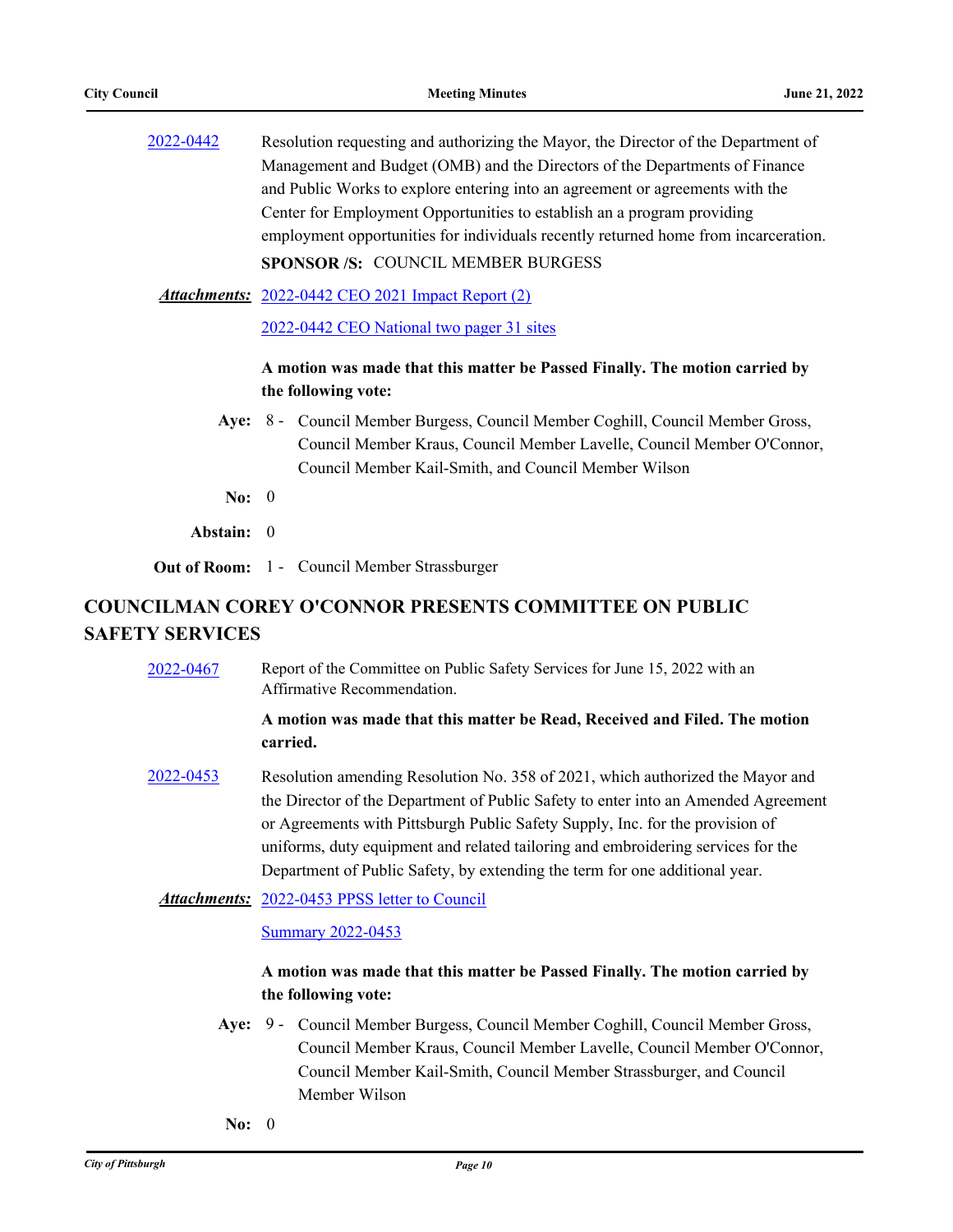| 2022-0454           | Resolution authorizing the Mayor and the Director of the Department of Public Safety,<br>on behalf of the City of Pittsburgh, to enter into a professional services agreement with<br>Pennsylvania Resources Council for waste management services in conjunction with<br>the City of Pittsburgh's Independence Day Festival at an amount not to exceed<br>SEVEN THOUSAND FIVE HUNDRED DOLLARS AND NO CENTS<br>$(\$7,500.00).$                 |
|---------------------|------------------------------------------------------------------------------------------------------------------------------------------------------------------------------------------------------------------------------------------------------------------------------------------------------------------------------------------------------------------------------------------------------------------------------------------------|
|                     | Attachments: 2022-0454 PRC Council letter                                                                                                                                                                                                                                                                                                                                                                                                      |
|                     | <b>Summary 2022-0454</b>                                                                                                                                                                                                                                                                                                                                                                                                                       |
|                     | A motion was made that this matter be Passed Finally. The motion carried by<br>the following vote:                                                                                                                                                                                                                                                                                                                                             |
| Aye:                | 9 - Council Member Burgess, Council Member Coghill, Council Member Gross,<br>Council Member Kraus, Council Member Lavelle, Council Member O'Connor,<br>Council Member Kail-Smith, Council Member Strassburger, and Council<br>Member Wilson                                                                                                                                                                                                    |
| No: $0$             |                                                                                                                                                                                                                                                                                                                                                                                                                                                |
| Abstain: 0          |                                                                                                                                                                                                                                                                                                                                                                                                                                                |
| 2022-0455           | Resolution authorizing the Mayor and the Director of the Department of Public Safety,<br>on behalf of the City of Pittsburgh, to enter into a professional services agreement with<br>Zambelli Fireworks Manufacturing Co., for the display of a fireworks show in<br>conjunction with the City of Pittsburgh's Independence Day Festival at an amount not<br>to exceed SIXTY-SEVEN THOUSAND THREE HUNDRED SEVENTY-FIVE<br>DOLLARS (\$67,375). |
|                     | Attachments: 2022-0455 Cover Letter Zambelli Council letter                                                                                                                                                                                                                                                                                                                                                                                    |
|                     | <b>Summary 2022-0455</b>                                                                                                                                                                                                                                                                                                                                                                                                                       |
|                     | A motion was made that this matter be Passed Finally. The motion carried by<br>the following vote:                                                                                                                                                                                                                                                                                                                                             |
| Aye:                | 9 - Council Member Burgess, Council Member Coghill, Council Member Gross,<br>Council Member Kraus, Council Member Lavelle, Council Member O'Connor,<br>Council Member Kail-Smith, Council Member Strassburger, and Council<br>Member Wilson                                                                                                                                                                                                    |
| No: $0$             |                                                                                                                                                                                                                                                                                                                                                                                                                                                |
| Abstain: 0          |                                                                                                                                                                                                                                                                                                                                                                                                                                                |
| <b>PUBLIC WORKS</b> | <b>COUNCILMAN ANTHONY COGHILL PRESENTS COMMITTEE ON</b>                                                                                                                                                                                                                                                                                                                                                                                        |

#### **Abstain:** 0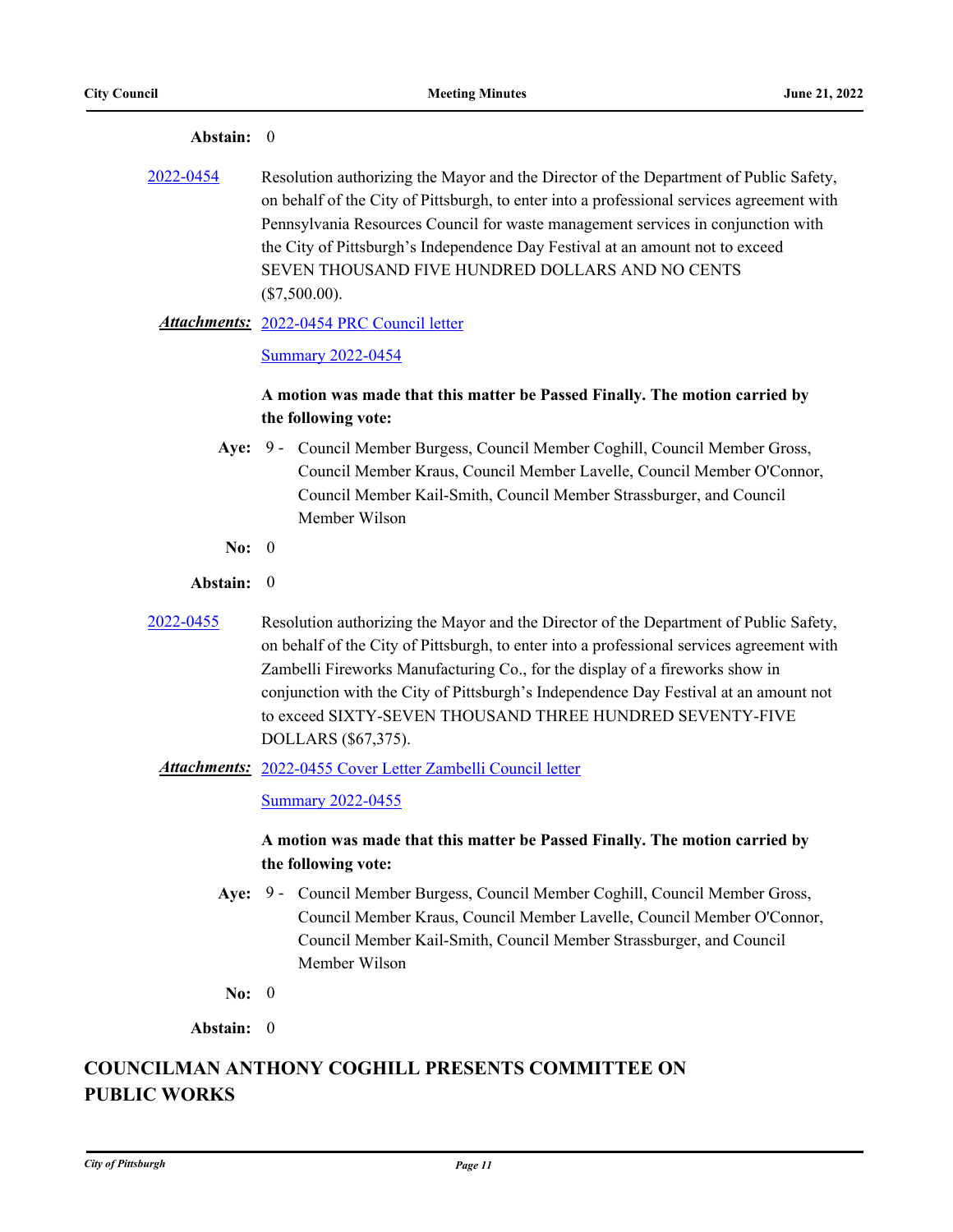[2022-0468](http://pittsburgh.legistar.com/gateway.aspx?m=l&id=/matter.aspx?key=27865) Report of the Committee on Public Works for June 15, 2022 with an Affirmative Recommendation.

### **A motion was made that this matter be Read, Received and Filed. The motion carried.**

[2022-0427](http://pittsburgh.legistar.com/gateway.aspx?m=l&id=/matter.aspx?key=27810) Resolution authorizing the Mayor and the Director of the Department of Public Works, to enter into an Agreement or Agreements, or the use of existing Agreements, between the City of Pittsburgh and 1) Juliandra Jones, 2) Najja Moon, 3) Camerin Nesbit, and 4) Mikael Owunna, for the creation and installation of public art at Homewood Park, at a total cost not to exceed One Hundred Twenty Thousand (\$120,000.00) Dollars.

## Attachments: 2022-0427 Cover Letter LETTER Homewood Public Art 5-31-22 [Summary 2022-0427](http://pittsburgh.legistar.com/gateway.aspx?M=F&ID=c814863a-f0b1-4963-bb87-06342e668e6d.docx)

## **A motion was made that this matter be Passed Finally. The motion carried by the following vote:**

- Aye: 9 Council Member Burgess, Council Member Coghill, Council Member Gross, Council Member Kraus, Council Member Lavelle, Council Member O'Connor, Council Member Kail-Smith, Council Member Strassburger, and Council Member Wilson
- **No:** 0
- **Abstain:** 0

# **COUNCILMAN BOBBY WILSON PRESENTS COMMITTEE ON LAND USE & ECONOMIC DEVELOPMENT**

[2022-0469](http://pittsburgh.legistar.com/gateway.aspx?m=l&id=/matter.aspx?key=27866) Report of the Committee on Land Use and Economic Development for June 15, 2022 with an Affirmative Recommendation.

## **A motion was made that this matter be Read, Received and Filed. The motion carried.**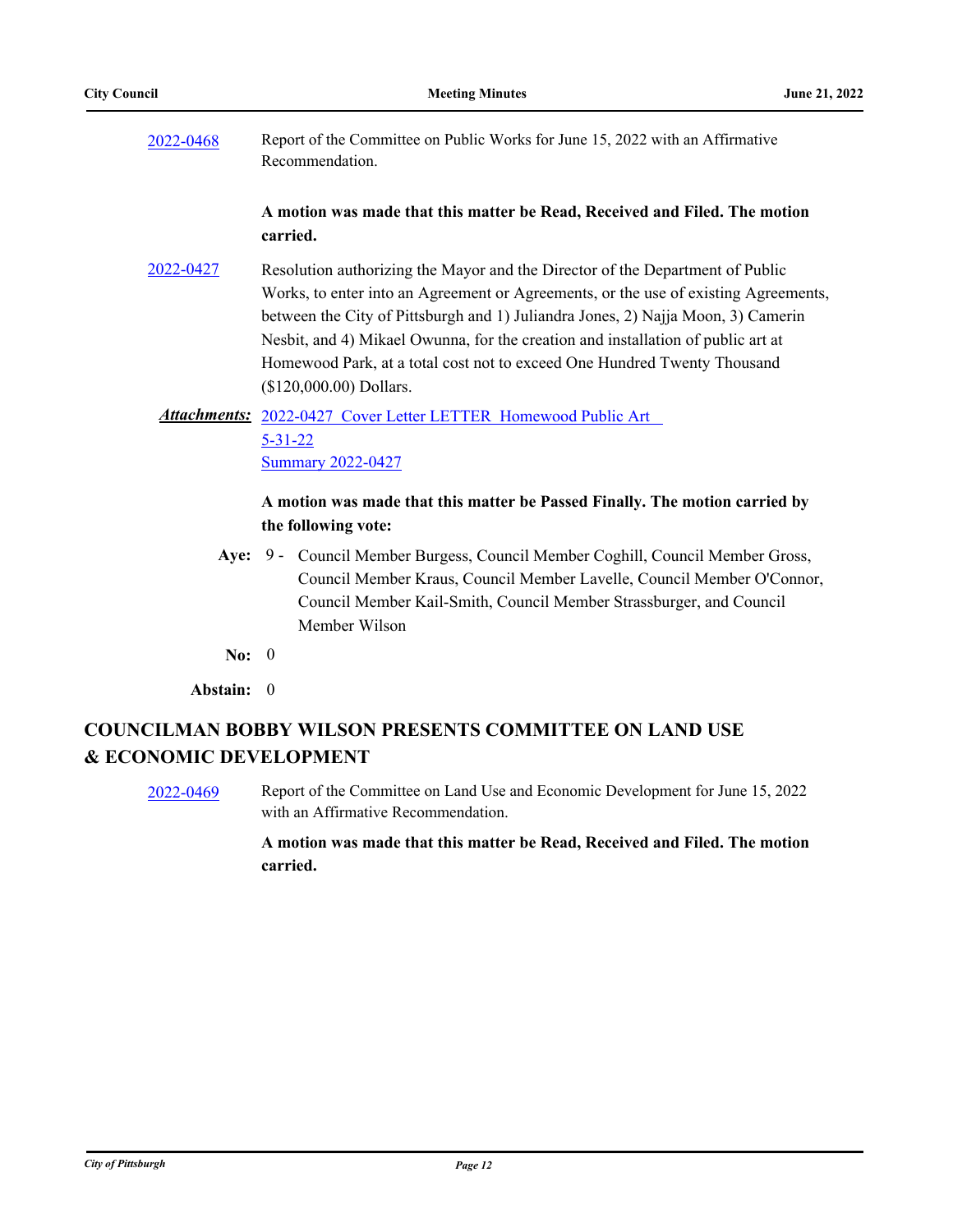| 2022-0291 | Resolution approving a Conditional Use Application under the Pittsburgh Code, Title<br>Nine, Zoning, Article IV, Chapter 910, Section 910.01.D.1 to Meyer, Unkovic &<br>Scott on behalf of 300 SIXTH AVENUE PROPERTY LLC, for the transfer of<br>Development Rights involving 33 dwelling units from 130-160 5th Avenue, (Block<br>and Lot 1-D-150), zoned "GT-A" Golden Triangle Subdistrict A, and 5 dwelling<br>units from 417 Wood Street, (Block and Lot 1-H-195), zoned "GT-A" Golden<br>Triangle Subdistrict A, to 300 6th Avenue (Block and Lot 2-A-85, 2-A-85-1,<br>2-A-85-2), zoned "GT-A" Golden Triangle Subdistrict A, 1st Ward, Council District<br>No. 6.<br>(Public Hearing held 6/8/2022) |
|-----------|------------------------------------------------------------------------------------------------------------------------------------------------------------------------------------------------------------------------------------------------------------------------------------------------------------------------------------------------------------------------------------------------------------------------------------------------------------------------------------------------------------------------------------------------------------------------------------------------------------------------------------------------------------------------------------------------------------|
|           | Attachments: 2022-0291 Cover Letter-DCP ZDR 2022 00182 300 6th<br><b>Avenue CUA Cover Letter</b><br>2022-0291-DCP ZDR 2022 00182 11x17 revised<br>2022-0291 -DCP-ZDR-2022-00182 300 6th<br>Ave 2022-04-05 Hearing Report<br>2022-0291 -DCP-ZDR-2022-00182 300 6th Ave extension<br><b>Summary 2022-0291</b><br>2022-0291 22.06.08 300 Sixth Avenue Renovation Public Hearing<br>Final-min                                                                                                                                                                                                                                                                                                                  |
|           | A motion was made that this matter be Passed Finally. The motion carried by<br>the following vote:                                                                                                                                                                                                                                                                                                                                                                                                                                                                                                                                                                                                         |
|           | Aye: 8 - Council Member Coghill, Council Member Gross, Council Member Kraus,<br>Council Member Lavelle, Council Member O'Connor, Council Member<br>Kail-Smith, Council Member Strassburger, and Council Member Wilson                                                                                                                                                                                                                                                                                                                                                                                                                                                                                      |

- **No:** 0
- **Abstain:** 0
- **Out of Room:** 1 Council Member Burgess